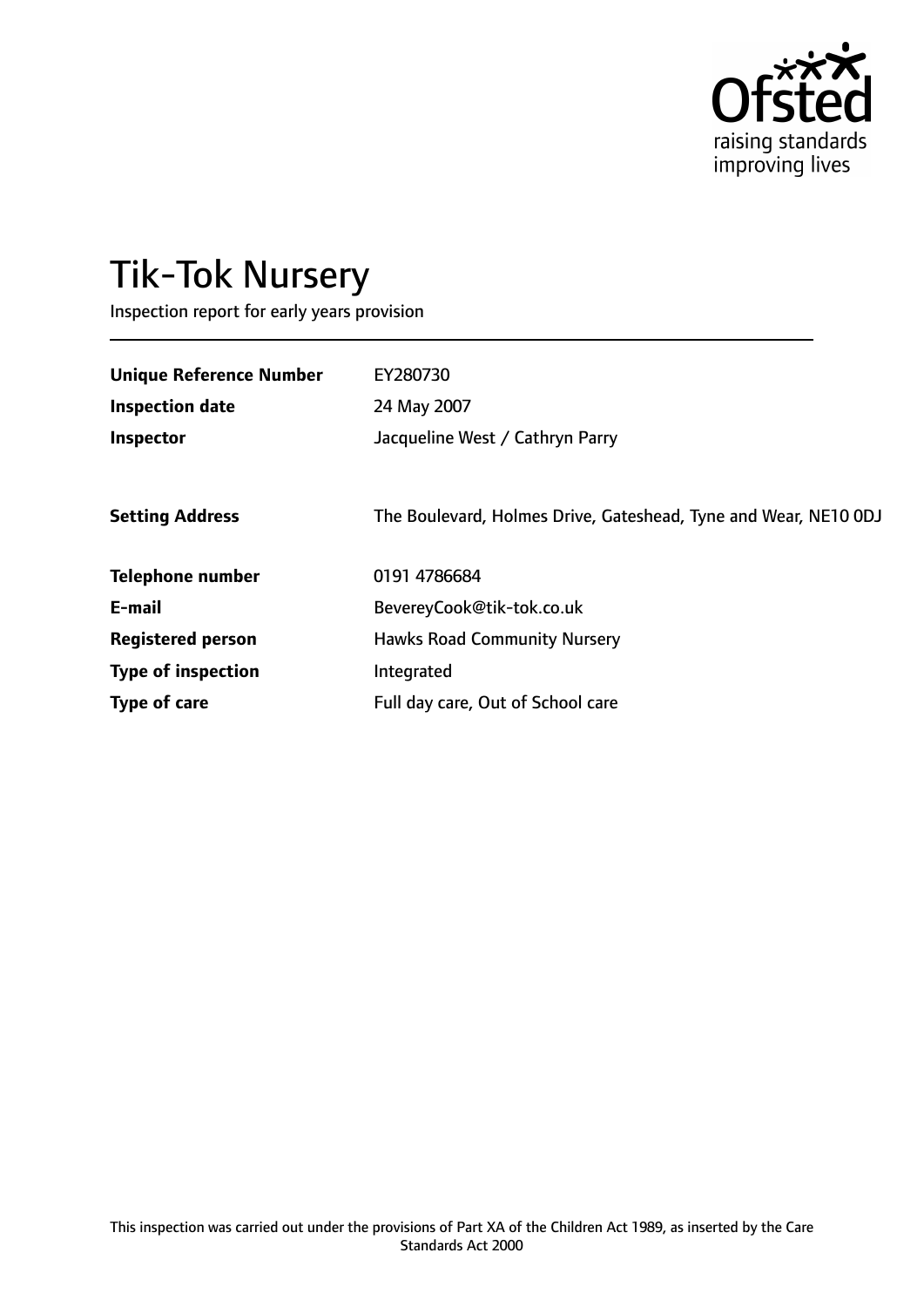#### **ABOUT THIS INSPECTION**

The purpose of this inspection is to assure government, parents and the public of the quality of childcare and, if applicable, of nursery education. The inspection was carried out under Part XA Children Act 1989 asintroduced by the Care Standards Act 2000 and, where nursery education is provided, under Schedule 26 of the School Standards and Framework Act 1998.

This report details the main strengths and any areas for improvement identified during the inspection. The judgements included in the report are made in relation to the outcomes for children set out in the Children Act 2004; the National Standards for under 8s day care and childminding; and, where nursery education is provided, the *Curriculum guidance for the foundation stage.*

The report includes information on any complaints about the childcare provision which Ofsted has received since the last inspection or registration or 1 April 2004 whichever is the later.

## **The key inspection judgements and what they mean**

*Outstanding: this aspect of the provision is of exceptionally high quality Good: this aspect of the provision is strong Satisfactory: this aspect of the provision is sound Inadequate: this aspect of the provision is not good enough*

For more information about early years inspections, please see the booklet *Are you ready for your inspection?* which is available from Ofsted's website: *www.ofsted.gov.uk.*

# **THE QUALITY AND STANDARDS OF THE CARE AND NURSERY EDUCATION**

On the basis of the evidence collected on this inspection:

The quality and standards of the care are satisfactory. The registered person meets the National Standards for under 8s day care and childminding.

The quality and standards of the nursery education are satisfactory.

## **WHAT SORT OF SETTING IS IT?**

Tik Tok Nursery is a privately owned, registered charity run by a board of directors. It opened in 2004 and provides flexible care and education for pre-school children of parents in the local and wider community of Felling, Gateshead. It operates from seven playrooms with adjoining outdoor play areas, sleep room, dining room and holiday club room, in purpose-built premises within an established, residential and commercial area.

The nursery operates for 51 weeks of the year, Monday to Friday. Sessions are from 07.30 until 18.00. A maximum of 130 children under eight years of age may attend at any one time. The holiday club offers care to children over eight years. There are currently 132 children on roll, including 37 children who receive nursery education funding. The nursery currently supports two children with learning difficulties.

The nursery employs 37 staff, of whom 29 work directly with the children, including the nursery manager, nursery assistant, nursery officer and team leader positions. The manager, administration and training co-ordinator, cook and cook's assistant are also on the premises.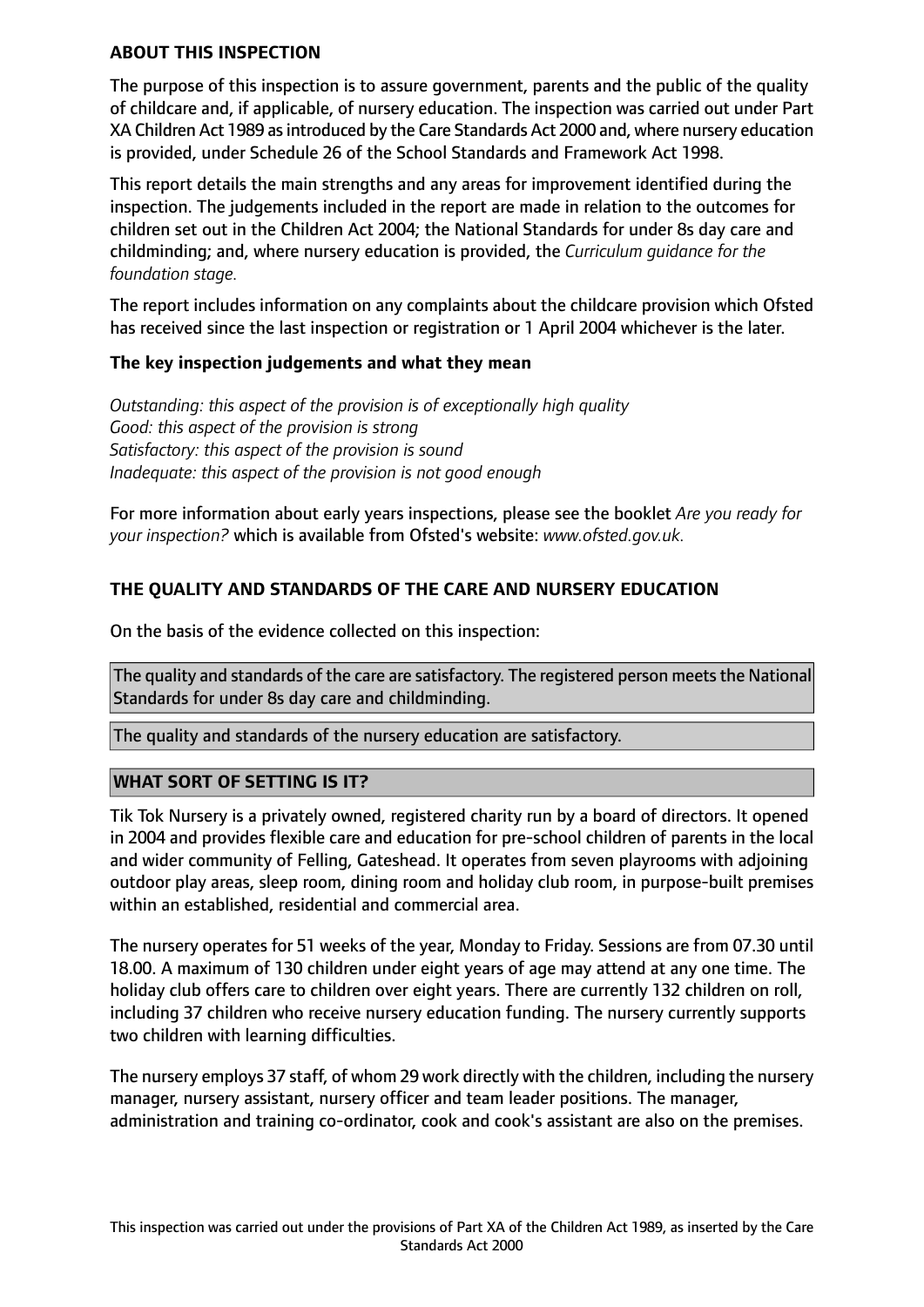There are 28 staff who are appropriately qualified and two staff who are currently working towards a Level 3 qualification.

## **THE EFFECTIVENESS OF THE PROVISION**

## **Helping children to be healthy**

The provision is satisfactory.

Children enjoy regular opportunities for physical play. This includes using sit and ride toys, playing with a large parachute and climbing on the soft play equipment. They explore and test their coordination as they use stilts and kick footballs. Babies and toddlers are developing their locomotion and balance skills through accessing a selection of push-and-pull toys. Children are active or restful through choice and babies sleep in line with their specific needs and parents' wishes. Individual bedding and flannels reduce the risk of cross infection. Children are suitably nourished as staff provide healthy and nutritional meals and snacks. These include pasta, fresh vegetables and brown bread. Parents are encouraged to provide fruit for snack time, which encourages good lifestyle habits. This is complemented with planned activities, such as tasting exotic fruits. Children have free access to drinking water throughout the day. This enables them to quench their thirst, whilst promoting their overall well-being. Children attending the holiday playscheme bring packed lunches, which are appropriately stored. This ensures food remains fresh. Children are becoming increasingly independent in their personal care, for instance, some help to prepare their own sandwiches and pour drinks.

Children are learning appropriate personal hygiene through consistent routines and positive role modelling. Brushing teeth after lunch and hand washing forms an integral part of their routine. Staff wear aprons and gloves when changing nappies, which reduces the risk of spreading germs. Appropriate discussions with children promote their understanding of why routines are carried out. An example of this is where a child explains that he cannot use his knife when he has dropped it on the floor as it will have germs on it. Children are assured of receiving appropriate care and treatment if they have an accident, as the majority of staff are qualified in first aid. All relevant documentation with regard to health, including specific dietary needs and consent forms, are in place and up to date. These positively safeguard children's well-being.

## **Protecting children from harm or neglect and helping them stay safe**

The provision is satisfactory.

Children are safeguarded well as the nursery is secure at all times. An intercom system with a camera on the front door ensures staff are fully aware of who they are allowing to enter the building. This is supplemented with effective procedures for adults collecting children, including the use of passwords. Large glass doors in each of the play rooms enable children to benefit from natural light and fresh air whilst playing indoors. There are sufficient, adequately maintained toys for children to explore safely. These are bought from reputable suppliers and are suitable for the ages and stages of development of the children attending. Children's knowledge about personal safety is encouraged by gentle reminders from practitioners to pick up toys so they do not trip, road safety activities and regular fire drill practices. Staff use simple explanations and encouragement with regard to staying safe. An example of this is where a child was requested not to put the knife in his mouth in case it cut his tongue. This positively contributes to children developing a sense of danger and how to keep themselves safe.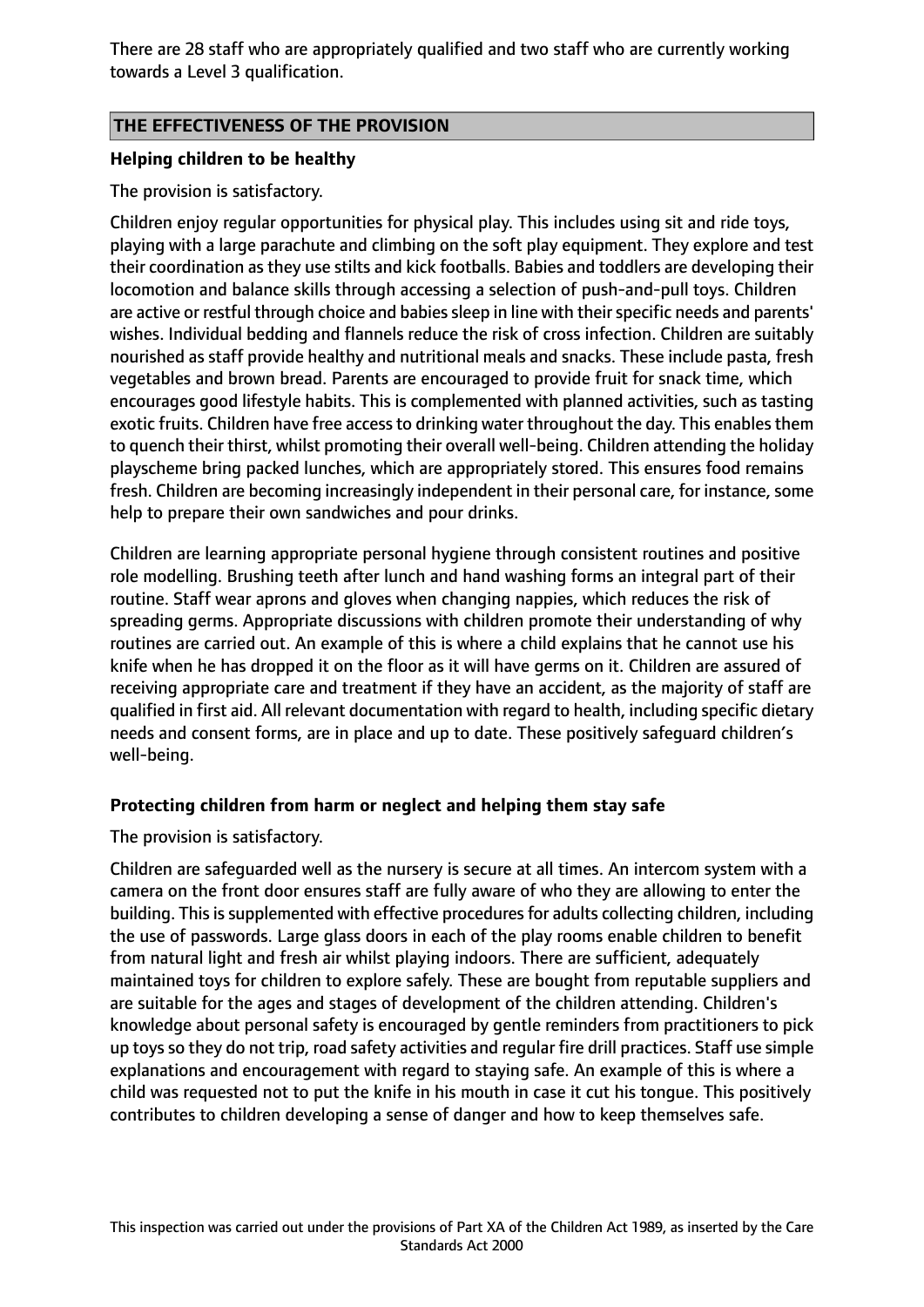All safety equipment is in place reducing the risk of accidents. This includes smoke detectors, electrical socket covers and door hinge protectors. Risk assessments take place both inside and out to minimise the possibility of accidental injury. However, these are not always implemented effectively. An example of this is where the outdoor play area used by children aged under one year has thistles, which have not been identified as a hazard or removed. This has a negative impact on protecting children from harm. The manager has recognised some risks and successfully addressed them. An example of this is where the decking in the pre-school play area was replaced with hard wood to prevent children getting splinters in their skin. Those who go on outings are kept safe as staff carry out risk assessments, are vigilant and use appropriate restraints when using a vehicle. Children are protected well as all staff have attended child protection training and demonstrate a sound understanding of related issues.

## **Helping children achieve well and enjoy what they do**

# The provision is satisfactory.

Children enjoy their time at the nursery and are happy to participate in the activities provided. Staff plan flexibly, in line with the 'Birth to three matters' framework, which includes following children's interests. An example of this is where a child brought some blossom into the nursery and staff provided materials for children to make related pictures. These were then displayed. Each child has an individual developmental file. However, these are not up to date. Consequently, they do not show a true reflection of children's progress. Children's self-esteem and a sense of belonging are encouraged as their paintings are displayed on the nursery walls. Children move freely and confidently around the setting and show good spatial awareness as they safely manoeuvre wheeled toys. Use is made of the local area to broaden children's experiences, including trips to the library and park. They enjoy using their imagination as they dress up as pirates and use finger puppets. A variety of creative activities, including body painting, and cutting and sticking, promote children's self-expression and coordination. Babies' interest is encouraged through a variety of man-made and natural resources. They develop a sense of self as they see their mirror image and enjoy sensory experiences as they play with a variety of textures. These include exploring cold mashed potato, baked beans and pasta. Children are able to make their own choices, select their own materials and activities, which motivate them to learn and sustain their interest.

## Nursery Education.

The quality of the teaching and learning is satisfactory. Staff working with the pre-school children show a satisfactory understanding of the 'Curriculum guidance for the foundation stage'. The plans cover the six areas of learning. However, they do not effectively aid staff when planning for children of different ages and abilities. Consequently, not all children are appropriately challenged throughout the session. Staff observe and monitor children's learning, which is recorded in each child's development record. However, they are not all up to date and do not show a true reflection of individual progress or next steps for children's learning and achievements. Staff are interested in the children and enjoy their company. They listen and assist them well at play. Staff are good role models and encourage the children's personal skills. For example, they encourage the children to be polite and courteous to their peers and begin to understand the feelings of others. The pre-school rooms are set out into areas which are appropriately resourced. Each area provides children with some opportunity to self-select, developing their independence. Children have free access to an adjoining outdoor area for the majority of the session. Staff also plan for the outdoors on a daily basis, which has a positive impact on children's participation in this area. The organisation and presentation of the resources both indoors and out does not fully inspire the children to experience a challenging and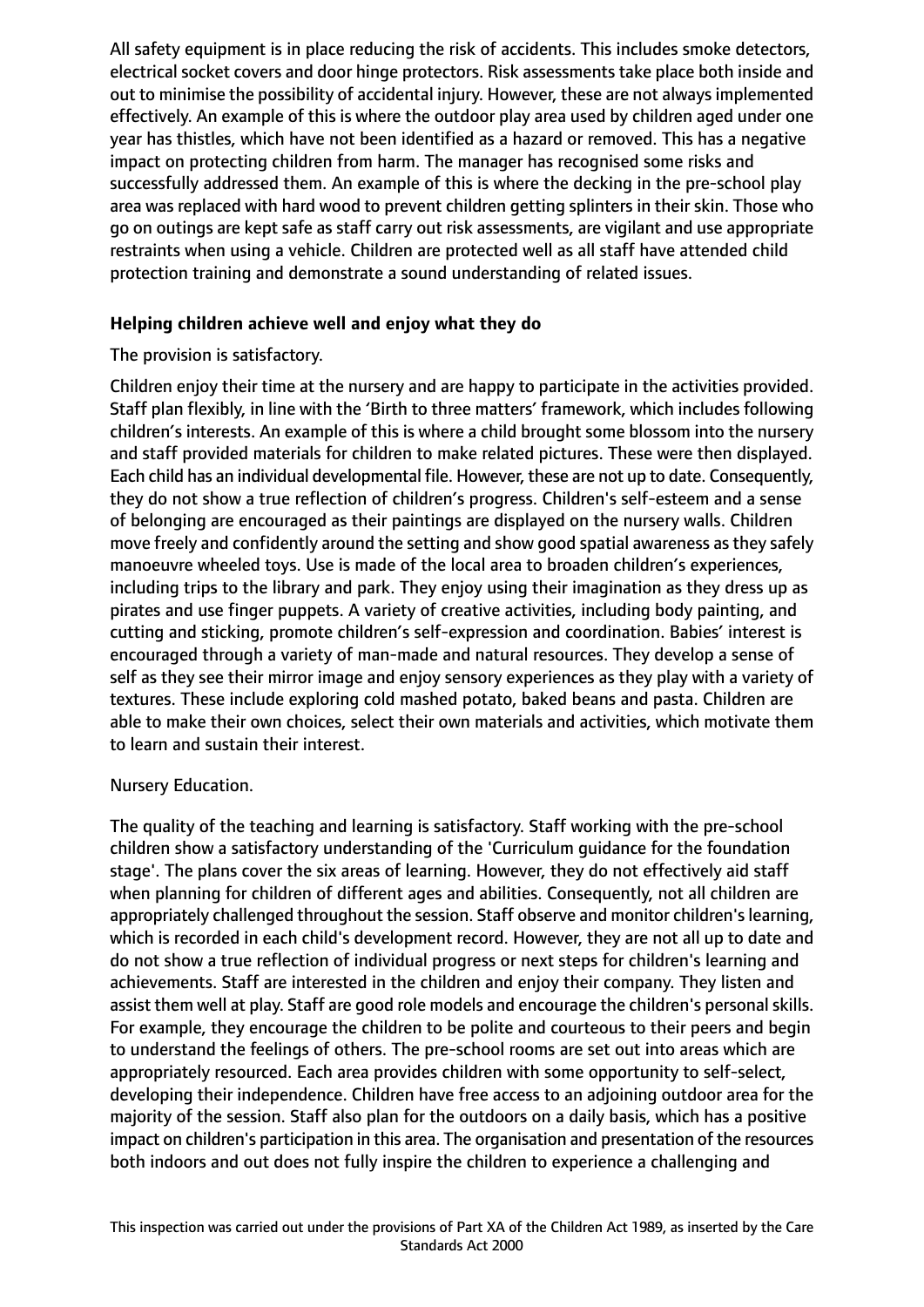stimulating environment. Some activities are not well organised, resulting in missed opportunities for children's learning. For example, staff do not consistently ensure that the resources needed to carry out the sessions activities are readily available.

Children are confident and are developing their personal, social and emotional skills, for example, children independently access the bathroom with minimum supervision. The children enjoy the company of their peers and negotiate well in play. They are polite, courteous and are beginning to understand the need to share and take turns. Children freely choose activities both indoors and out, which promotes their independence. This skill is further encouraged at mealtimes, for example, children access the dining area and collect their own cutlery and when seated serve themselves. Children are confident communicators. They communicate their needs to both staff and peers with more able children confidently forming complex sentences. An example of this is where a child said 'If I stand on the tyre outside I might fall and bump my bottom'. Children enjoy matching colours with some being able to name them and identify shapes. More able children are using mathematical language in play, for example, 'I am bigger than this computer but smaller than that one'. Children enjoy making marks and they are giving meaning to them, such as 'I am drawing my mammy'. The outdoor area enables the children to display increasing confidence when riding bicycles, scooters and balancing on beams. The children show an interest in the world around them by caring for living things and discussing the wider environment and the weather.

# **Helping children make a positive contribution**

The provision is satisfactory.

A short induction period, including visits with parents and carers, enables children to settle into the new environment. Sufficient support is given, which nurtures children's independence. This includes encouraging them to put their own coats on and to use the toilet independently. Children's spiritual, moral, social and cultural development is fostered. The staff's appropriate approach to equal opportunities contributes to children's positive attitudes to the wider community. This is complemented with access to a selection of resources. These include books and dolls reflecting different cultures and small world figures showing positive images of people with disabilities. Children also celebrate different festivals, such as Chinese New Year, which raises their awareness and understanding of different traditions. Staff have experience of caring for children with learning difficulties and disabilities. They have also attended relevant training, which has a positive impact on providing an inclusive environment. Children's behaviour is appropriately managed by staff. They remain calm and speak to children at their level. A problem solving approach to any social conflict is implemented. This encourages the children to have an awareness of their own behaviour. A key person system is in place ensuring continuity of care for children, for instance, at mealtimes and when changing nappies.

Partnership with parents and carers is satisfactory. An information booklet for each room ensures parents and carers are aware of the care provided. This is complemented with a notice board, which is regularly updated. There is a 'Friends of Tick Tock' group, which encourages parents and carers to be involved in the setting and to organise fund raising events. They also donate items, such as articles for treasure baskets for the younger children. This has a positive impact on raising their awareness of activities participated in. Younger children have daily diaries, which complement verbal information that is shared daily. Consequently, a consistent approach to children's care is promoted. Parents whose children receive nursery education are appropriately informed about the Foundation Stage. Detailed written explanation of the curriculum is provided within the prospectus. Planning is displayed outside the pre-school room.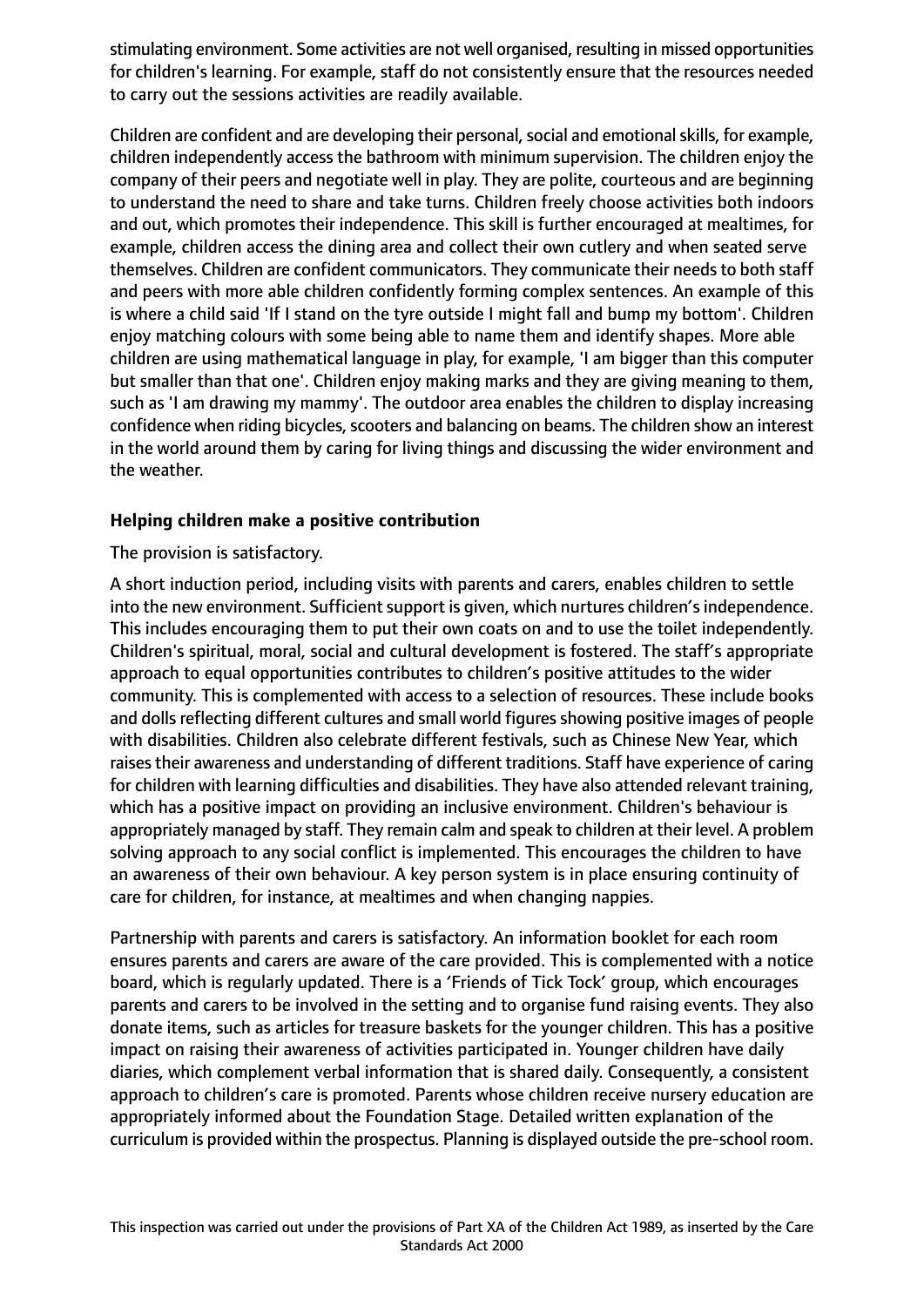# **Organisation**

The organisation is satisfactory.

The leadership and management is satisfactory. The staff as a whole work well as a team and are committed to the ongoing development of the nursery. The manager has high expectations of staff and trusts them to work to the best of their abilities. She delegates responsibility to the senior staff to monitor the education provision and carry out individual appraisal meetings. This system is not effective, resulting in children's development files not being up to date. The inconsistent monitoring of staff's performance, including identifying appropriate training, has a negative impact on the quality of education. An appropriate recruitment procedure is in place to ensure children are safeguarded. This includes all staff being suitably vetted. Their ongoing commitment to training has a positive impact on the quality of care provided. The manager is aware of the nursery's current registration requirements and adheres to them. However, although there are senior members of staff in each room, the setting does not have a named deputy who is able to take charge in her absence. This has a negative impact on meeting the needs of the children, parents and carers effectively. Relevant policies and procedures are in place and stored appropriately to maintain confidentiality.

Children enjoy a range of play opportunities through the appropriate organisation of space, time and resources. Each playroom has its own enclosed, outdoor area, which children can freely access throughout the day. This enables them to enjoy boisterous and quieter activities as they wish. The layout of the rooms and the deployment of staff give children the chance to play with others or independently. The flexible routine incorporates opportunity for outings. Examples of this are where younger children visit a local centre for sensory play and older ones enjoy music and movement sessions away from the nursery. The low-level storage of resources promotes free choice and independence.

Overall the provision meets the needs of the range of the children for whom it provides.

## **Improvements since the last inspection**

At the time of the last inspection the provider was asked to further promote children's regular, independent access to drinking water throughout sessions, extend the range of resources that promotes positive images of disabilities for children under three years and extend the prospectus packs complaints and uncollected policies to include the address and contact number of the regulatory body (Ofsted). All of the recommendations have been completed, having a positive impact on the quality of care.

# **Complaints since the last inspection**

Since the last inspection Ofsted has received one complaint that required the provider to take action to meet the National Standards. This related to National Standards 12: Working in Partnership with Parents and Carers. This involved a concern regarding a biting incident in July 2006; Ofsted investigated the complaint and raised an action regarding the recording of the complaints procedures. The provider responded positively to the action and Ofsted were satisfied that by taking this step the provider met the National Standards and remained qualified for registration at the time the investigation was closed.

The provider is required to keep a record of complaints made by parents, which they can see on request. The complaint record may contain complaints other than those made to Ofsted.